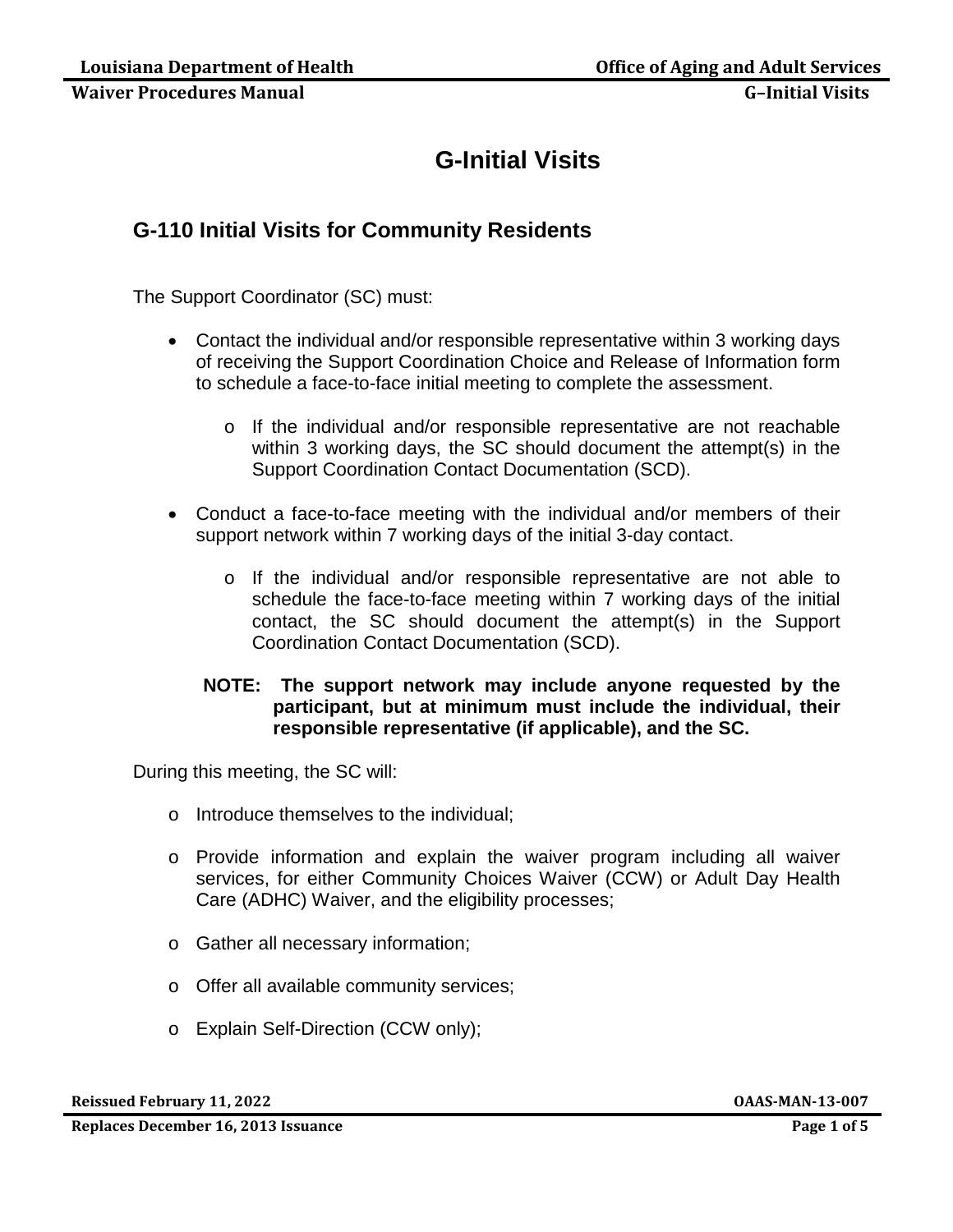- **Waiver Procedures Manual G–Initial Visits**
	- o Review the OAAS Rights and Responsibilities as a waiver participant;
	- o Explain the range of services and supports available in the waiver program;
	- o Complete the Initial interRAI Home Care (iHC) (Refer to Sections G—Initial Visits and H—Assessments and Reassessments of this Manual, and the interRAI Manual);
	- o Ask/complete the Degree of Difficulty Questions (if applicable);
	- o Ask the individual about their support network (paid and unpaid) currently in place to determine how their preferences are currently being met;
	- o Explain the need for waiver supports to be supplemented with natural, community or other paid supports, since waiver services are not available 24 hours per day;
	- o Explain that the Louisiana Department of Health (LDH) is responsible for reasonably assuring the health and safety of individuals with provision of these paid supports in conjunction with natural and other paid supports; and
	- o Answer questions as simply and clearly as possible so the individual understands the program requirements and services.

SC will refer to Section H—Assessments and Reassessments of this Manual.

# **G-120 Initial Visits for Nursing Facility Residents**

During the initial meeting for Nursing Facility (NF) Transition individuals, the SC will **ALSO** explain the following:

- My Place Louisiana (i.e., Money Follows the Person-MFP) and if interested in participating, obtain the individual's signature on the MFP Informed Consent form.
- Transition services do not cover ongoing costs for housing and other basic preferences (e.g., groceries, utilities, etc.).
- Some services, including Transition Services, may be available upon, and shortly after transition, but not available post-transition.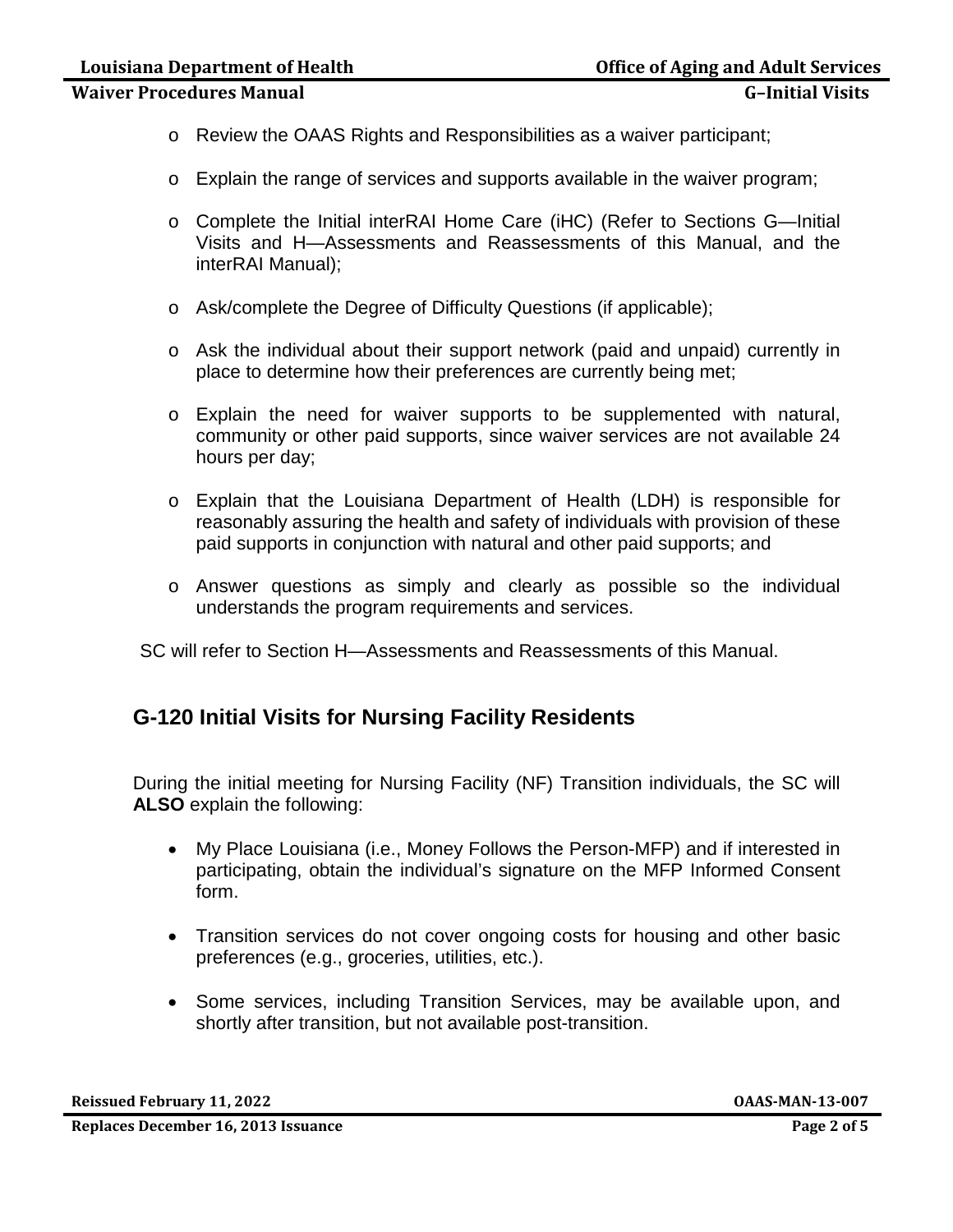## **Waiver Procedures Manual G–Initial Visits**

• Services may be decreased after the participant transitions out into the community, depending on person's preferences, need and availability of natural supports and community resources.

SC must:

- Meet with appropriate NF staff (e.g., Social Worker, Director of Nursing, etc.), ombudsman and family, as applicable, to review records and gather information for determining if the individual's needs can be met outside of the NF. This information may include, but is not limited to:
	- o Does the individual have supplemental, natural and/or other paid supports available?
	- o Does the individual have housing?
	- o Does individual have means for meeting other basic needs? (Discuss income and budget)

Sources of information may include, but are not limited to, the ombudsman, the Minimum Data Set (MDS) 3.0 for Nursing Facilities assessment, the interRAI Home Care (iHC) assessment, progress notes and orders from all applicable disciplines.

• Contact the transition coordinator to determine transition activities already initiated, information gathered by the transition coordinator, and to review the individual's needs.

Sources of information may include verbal/written information (Transition Assessment and Plan if My Choice Louisiana) provided by the Transition Coordinator.

Once all information is gathered and it appears that the individual's health and welfare **can** be reasonably assured, the SC will proceed with the iHC assessment (if not already completed).

Once completed, the SC will proceed with the Plan of Care (POC) development (Refer to Section K—Plans of Care-- Initial POC Development for Individuals Residing in the Nursing Facility of this Manual).

The SC will assist the individual with completing the following applications if not yet completed:

• Housing

**Reissued February 11, 2022 OAAS-MAN-13-007**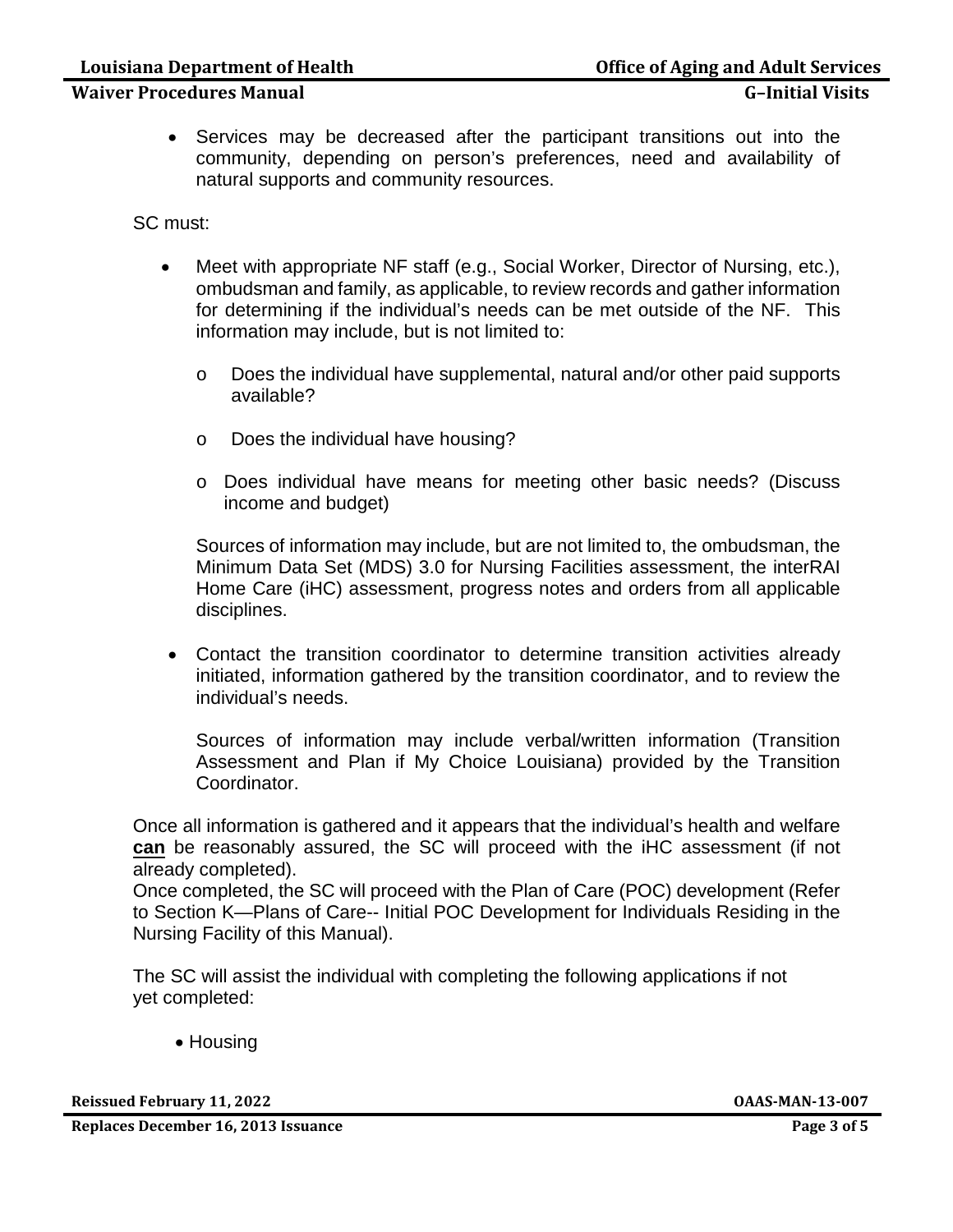- Social Security
- Medicaid
- **NOTE: Even if the individual is approved for waiver services and is still residing in the NF (due to waiting for housing, unable to obtain required documents, extended hospital/rehabilitation stay, etc.), the SCA should continue to follow-up and work with the individual and/or Money Follows the Person (MFP) or My Choice Transition Coordinator (TC) on identified barriers to assist in transitioning him/her into the community.**

Once the barrier is resolved, the SC will proceed with the POC development (Refer to Initial POC Development for Individuals Residing in the Nursing Facility procedures).

**NOTE: If the individual is residing in a NF in one region, but would like to transition to the community in another region, the SCA in the region in which the individual is currently residing will process the waiver case until the individual transitions from the NF to the other region. The SC assisting with the transition should work with MFP TCs and both ROs as needed.**

Once all information is gathered, if it appears that the individual's health and welfare **CANNOT** be reasonably assured, the SC will:

- Compile supporting documentation and a detailed narrative regarding the inability to reasonably assure health and welfare and submit to SC supervisor.
- **NOTE: The Plan of Care (POC) does not have to be completed or submitted. However, based on the information obtained through the assessment and/or other sources, the narrative should address the issues (e.g., adequacy of paid and unpaid supports, etc.) in detail and explain why transition does NOT appear to be an option for the individual.**

SC supervisor will review and approve closure/denial.

SC/SC supervisor will submit all documentation to Regional Office (RO) and the Transition Coordinator (TC) for review.

RO and TC determine who (RO or TC) will submit a referral to OAAS's Service Review Panel (SRP). Both RO and the TC will discuss cases prior to submission to SRP and include both recommendations.

**Reissued February 11, 2022 OAAS-MAN-13-007**